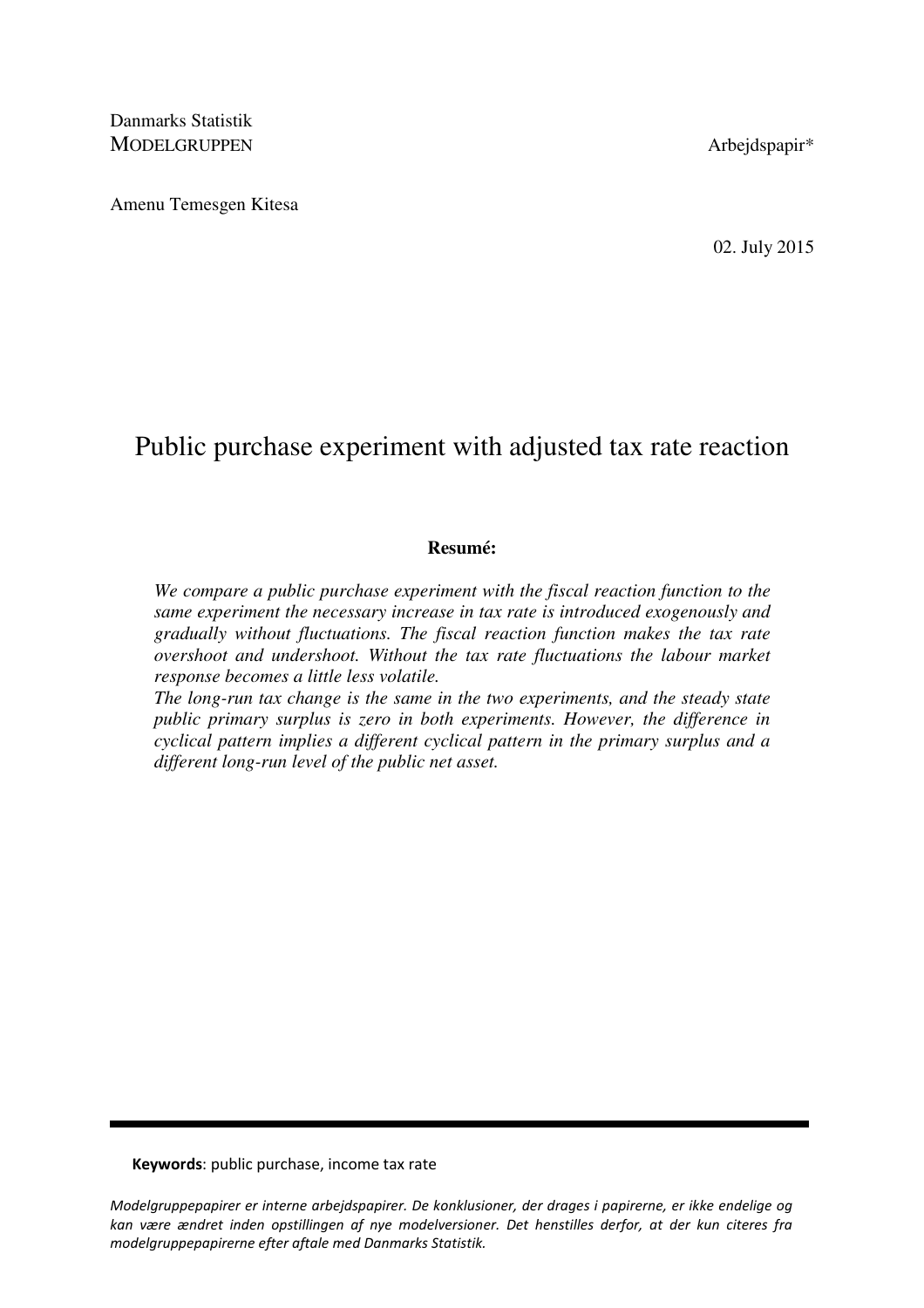# **1. Introduction**

In this note we perform an experiment on the government purchase of goods where we use the long-run tax change calculated by the fiscal reaction function, i.e. the experiment *government purchase of goods (mul1)* in 'Fiscal reaction function in ADAM' but we implement the tax change more gradually. Thus, the experiment is fully tax-financed in the long run but the shortand medium-run effects differ from the experiment based on the fiscal reaction function. Besides we get a different long-run impact on the public net asset because the cyclical impact on public finances has differed in the short- and medium run.

# **2. Public purchase experiment**

We use the same baseline that is used for the fiscal reaction function. Public expenditure is increased permanently by 1 percent relative to the baseline corresponding. From the fiscal reaction function experiment we now that this experiment warrant a permanent increase of 1.62 percent in the income tax rate to finance the higher purchase and keep the government sector's net asset constant as GDP share.

We now increase the income tax rates tsysp1 and tsysp2 by 1 percent in the first two years, by additional 0.2 percent in the  $3<sup>rd</sup>$  and  $4<sup>th</sup>$  years followed by an annual increase of around 0.1 percent until the steady state change of 1.62 percent is reached, see figure 1. The change in the income tax rate is compared to the change in the public expenditure experiment, called mul1, in 'Fiscal reaction function in ADAM', cf. Figure 2 right-hand panel.

There is a difference in the tax rate reaction and in the labor market response. With the fiscal reaction function, the tax rate increases by up to 1.8 percent where it peaks and after a light undershooting the tax rate attains its steady state increase 1.62 percent, cf. figure 2. This cyclicality of the fiscal reaction function in the first ten to fifteen years contributes to the labor market volatility shown in figure 4. With the exogenously adjusted tax rate, we have lower volatility in the labor market response and e.g. the temporary negative unemployment impact is smaller, see figure 3.

In the long run, we come out with a larger negative impact on public net assets as we have allowed for more temporary negative impact on the public budget by using the adjusted tax rate. There is a tradeoff. We get a less volatile impact on the labor market, cf. figure 4, as we accept a more volatile impact on public finances and in this case also a lower public net asset in the long run. The lower public net asset is reflected in a lower net asset vis-a-vis the foreign sector, while the private net asset seems rather unchanged according to the two panels in figure 7.

The long-run impact on the public, foreign and private net assets is as one should expect, the long-run private net asset is basically controlled by the consumption function that is also a savings function which leaves the foreign net asset to reflect the public net asset. The bookkeeping identities imply that the impact on the three net assets (public, private and foreign) sum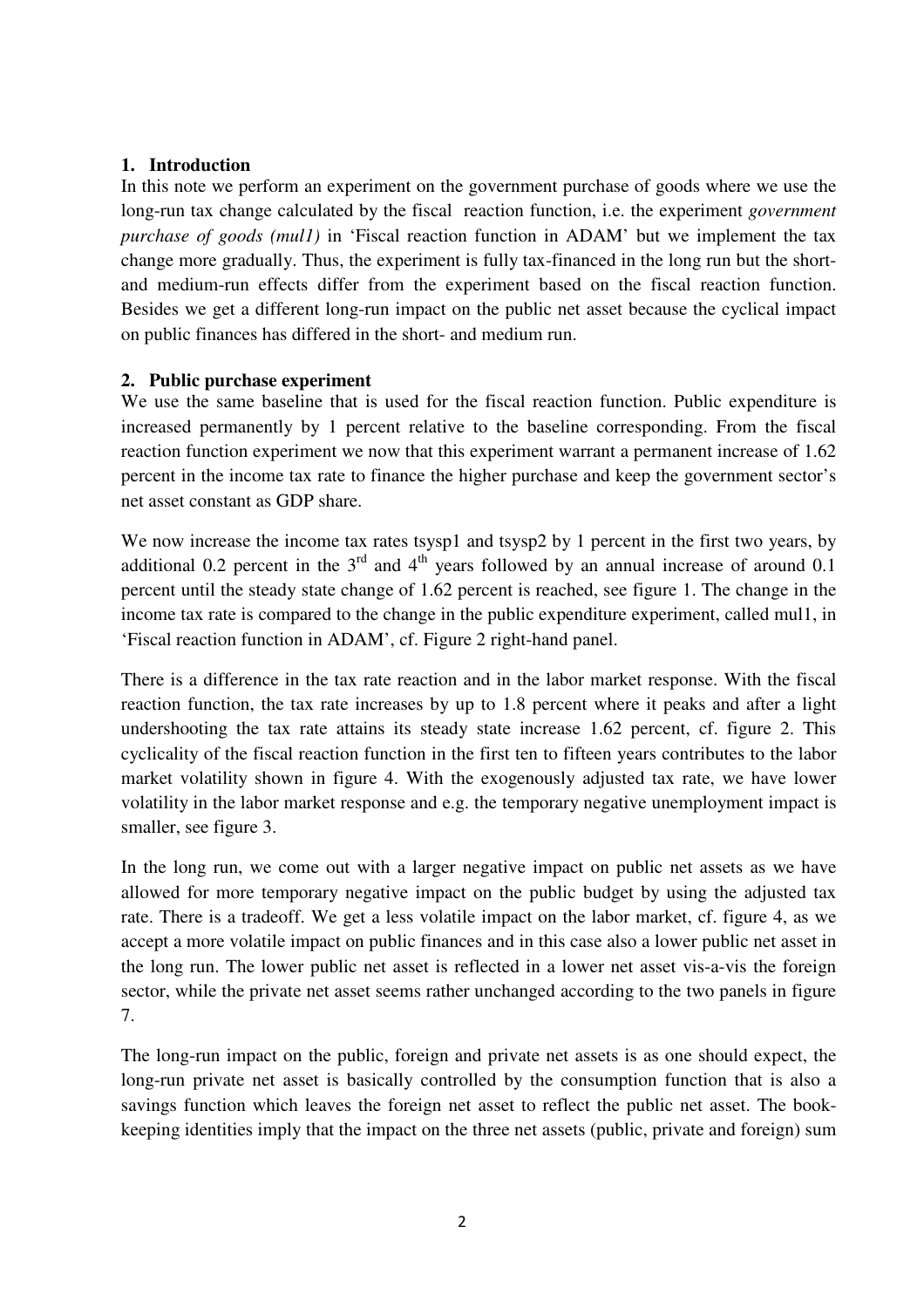to zero, so that when the fiscal reaction function is controlling public finances in the long run it is also controlling the balance of payments and the foreign net asset.

In both scenarios (figure 1 and 2) the tax rate increases to same steady state and the corrected primary surplus is zero in the long run. Also the steady state on the labor market is identical in the two scenarios, but the exogenous and gradual increase in the income tax makes the labor market reaction less volatile compared to the scenario with fiscal reaction function.







Figure 3: Labor market response without fiscal rule Figure 4: Labor market response with fiscal rule Labor market: Multiplier in 1000 people.